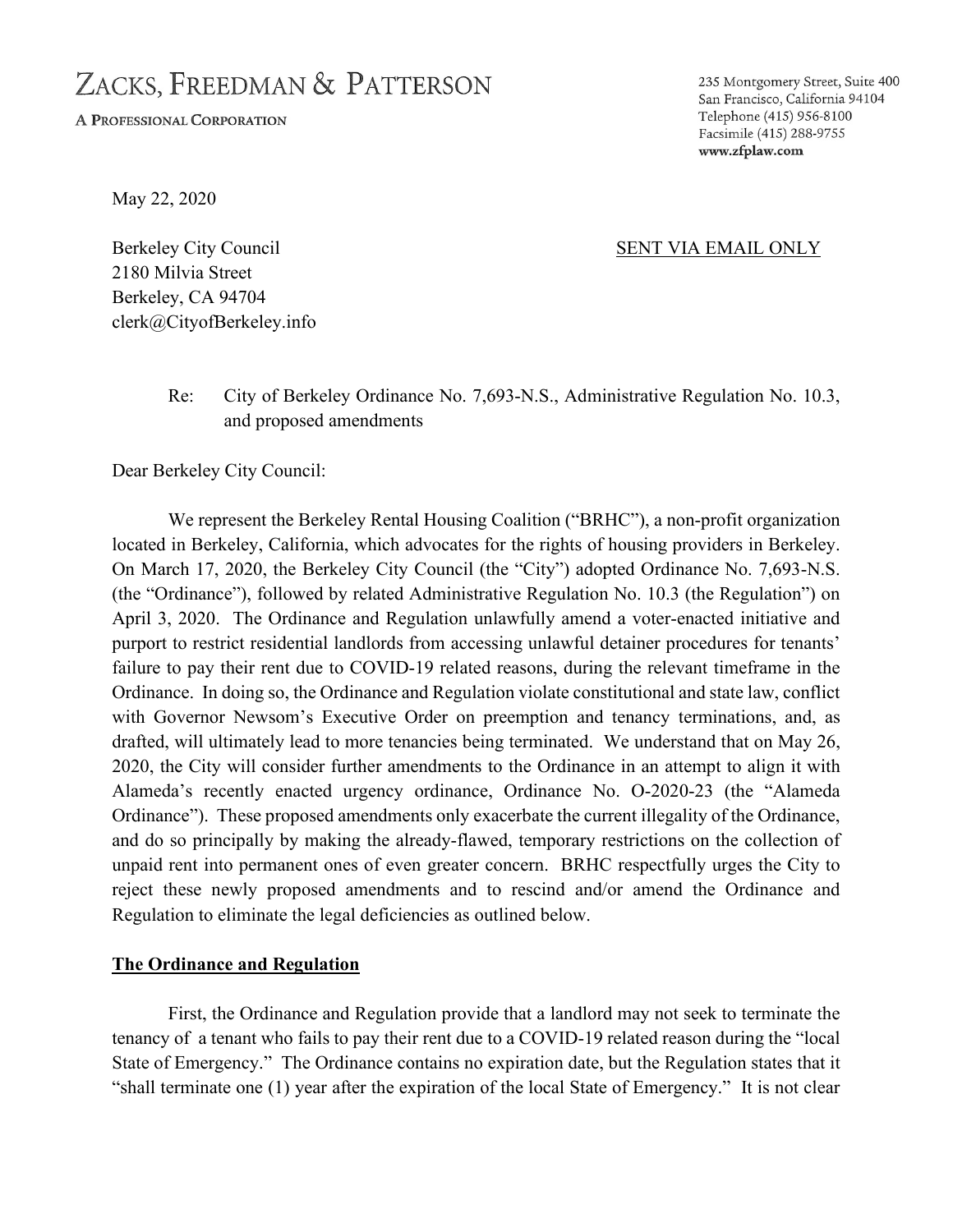whether the prohibition is intended to apply for the period that the Regulation is in effect, or if it is intended to be a permanent prohibition. Either way, the City does not have the legal authority to deprive landlords of their unlawful detainer ("UD") rights, either for the extended period of time as set forth under the Regulation, or permanently. The Ordinance purports to derive authority from the Governor's Executive Order and the California Emergency Services Act (the "ESA"). Neither the Governor's Order nor the ESA grant such authority to the City .

On March 3, 2020, the City declared a local state of emergency ("local State of Emergency"), which was ratified on March 10, 2020 via Resolution No. 69,312-N.S. The local State of Emergency was made pursuant to the ESA, sections 8558(c) (defining "local emergency") and 8630 (requiring review of the local emergency every 60 days). The local State of Emergency has no stated expiration date.

On March 16, 2020, Governor Newsom signed Executive Order N-28-20 (the "Order") pursuant to the ESA. The Order permits a locality to temporarily limit actions for non-payment of rent due to the COVID-19 crisis—specifically, *through May 31, 2020*. In pertinent part, the Order provides:

1) The time limitation set forth in Penal Code section 396, subdivision (f), concerning protections against residential eviction, is hereby waived. Those protections shall be in effect **through May 31, 2020**.

. . . .

2) Any provision of state law that would preempt or otherwise restrict a local government's exercise of its police power to impose substantive limitations on . . . evictions . . . is **hereby suspended** to the extent that it would preempt or otherwise restrict such exercise . . . . [T]he statutory cause of action for unlawful detainer, Code of Civil Procedure section 1161 et seq., and any other statutory cause of action that could be used to evict or otherwise eject a residential . . . . tenant . . . **is suspended** only as applied to any tenancy . . . to which a local government has imposed a limitation on eviction pursuant to this paragraph 2, and only to the extent of the limitation imposed by the local government. **Nothing in this Order shall**  relieve a tenant of the obligation to pay rent, nor **restrict a landlord's ability to recover rent due**.

The protections in this paragraph 2 **shall be in effect through May 31, 2020, unless extended**.

(Order, emphasis added.) That is, the Order allows municipalities to delay access to unlawful detainer procedures for a *two-month period* (unless extended). It does not allow a municipality to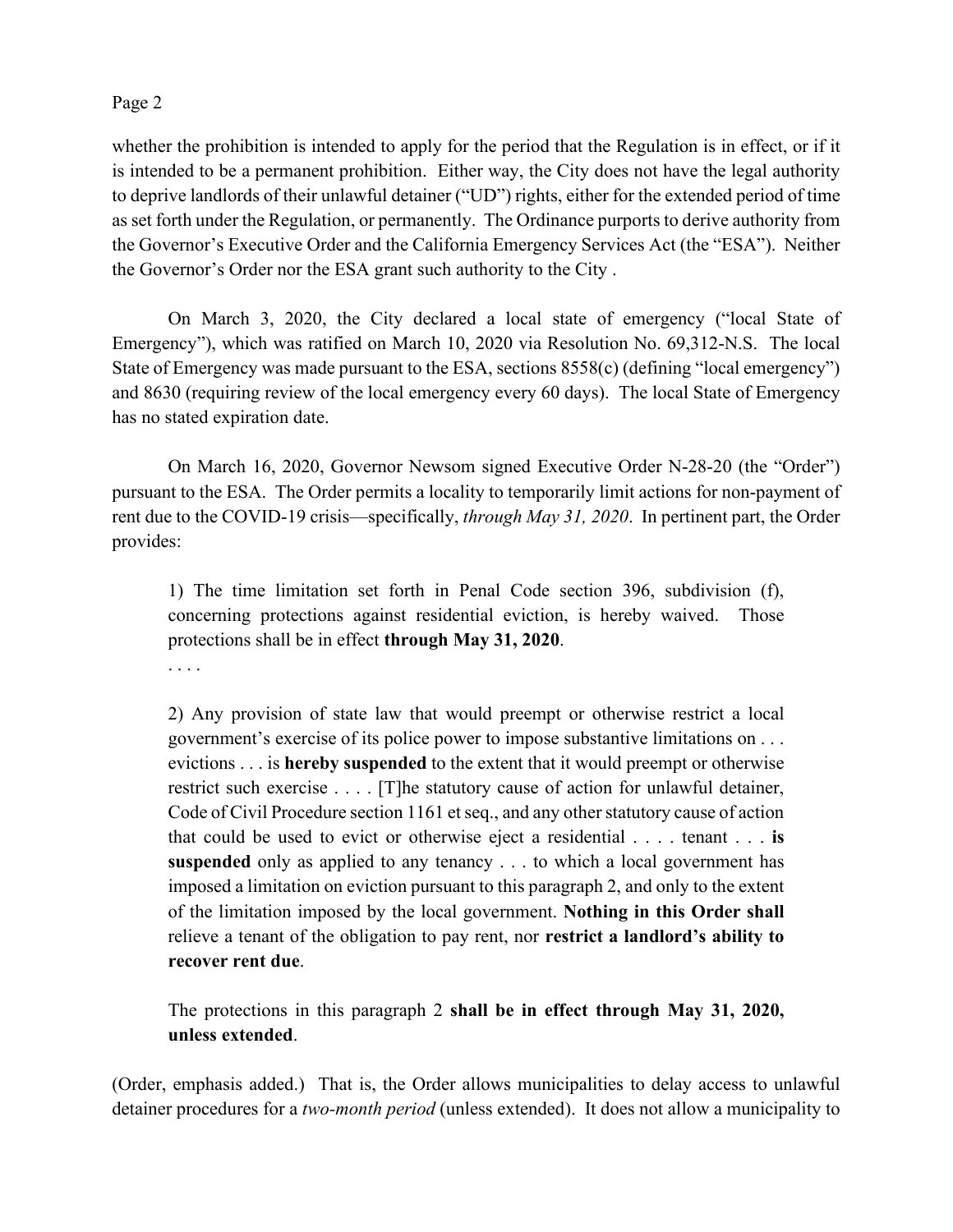either permanently prohibit those proceedings, nor to prohibit them for over year, as the Ordinance and Regulation appear to permit. Instead it specifically provides that it does *not* restrict a landlord's ability to recover unpaid rents.

The Order derives its authority from the ESA. The ESA in part permits the Governor, during a state of emergency, to "suspend any regulatory statute, or statute prescribing the procedure for conduct of state business, or the orders, rules, or regulations of any state agency . . . where the Governor determines and declares that strict compliance with any statute, order, rule, or regulation would in any way prevent, hinder, or delay the mitigation of the effects of the emergency." (Gov. Code § 8571, emph. add.) The Order, under the authority of the ESA, permits local government to temporarily restrict some unlawful detainer procedures due to the COVID-19 crisis for a period of *two months*, including those based upon non-payment of rent. It does so by "suspending" the application of eviction statutes during the time the Order is in place.

Unlike the Order, the Ordinance and Regulation appear to provide that a landlord may not exercise the remedy of UD action to obtain unpaid rent—either ever, or for an unlawfully extended period of time of over twelve months—if the rent was unpaid for a COVID-19 related reason during the local State of Emergency (the "COVID-19 Period"). In other words, the Ordinance and Regulation prevent a landlord from terminating a tenancy for failure to pay rent incurred during the COVID-19 Period—even when the tenant fails to pay the past-due rent *after* the COVID-19 Period ends. Neither the Order, nor the ESA authorize the City to deprive housing providers of such rights. Rather, the ESA authorizes only a temporary suspension of landlords' rights to use the UD remedy—i.e. through the COVID-19 Period *only*. (Also see, *In re Juan C.* (1994) 28 Cal.App.4th 1093, 1101 [finding local curfew imposed under ESA constitutional because it was imposed "only so long as an emergency exists"].) In doing so, the Ordinance and Regulation exceed the authority granted to the City by the Governor's Order and the ESA. Further, the Order unambiguously states: **"Nothing in this Order shall** . . . **restrict a landlord's ability to recover**  rent due." By purporting to "restrict a landlord's ability to recover rent due" via the UD process, the Ordinance and Regulation directly conflict with the Governor's Order and the ESA.

Since the Ordinance and Regulation conflict with the Order and the ESA, they are in conflict with, and preempted by, California's UD statutes. While local government's police powers are broad, they are not so broad as to permit enactment of ordinances that conflict with general laws. (Cal. Const. Art. XI, § 7) The specific purpose of a UD action is to provide landlords a summary proceeding for recovery of possession of their properties based (in part) on any unpaid rent. (*Birkenfeld v. City of Berkeley* (1976) 17 Cal.3d 129, 149-151.) Additional procedural requirements imposed by local government that are not found in the UD statutes raise impermissible procedural barriers between landlords and that judicial proceeding. (*Ibid*.) Here, the City is not only imposing an additional procedural 'requirement' on the UD process, it is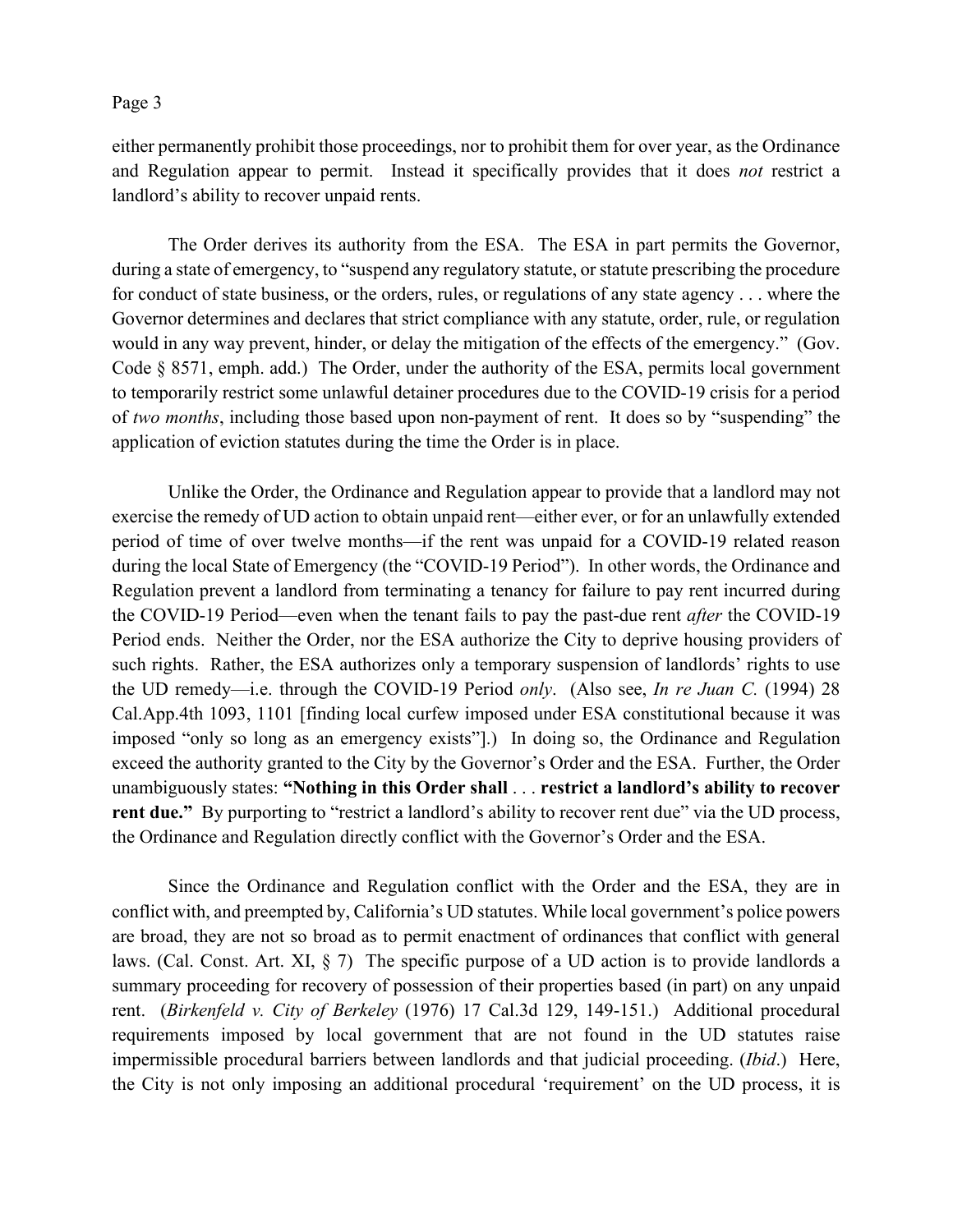depriving landlords of that process to recover unpaid rents and possession of their property in certain circumstances.

Further, the Regulation purports to require landlords to petition to a 'City designee' for the right to evict their tenants for non-payment—a clear procedural hurdle on the UD procedure. If the landlord attempts to recover such rents through the filing of a UD action without obtaining City permission first, the Ordinance subjects the landlord to civil, and potentially criminal, penalties. The Ordinance is inimical to the purpose of the UD statutes and goes beyond the City's police power into a field that is fully occupied by the state. (See, *San Diego Gas & Electric Co. v. City of Carlsbad* (1998) 64 Cal.App.4th 785, 802.) This deprivation is not within the City's police powers, is in violation of the ESA, and is preempted by the UD statutes. The California Supreme Court reached the same conclusion in *Birkenfeld* when Berkeley sought to require landlords to obtain 'certificates of eviction' from it before pursuing their state law unlawful detainer rights. (17 Cal.3d at 151-152) The process proposed here is virtually identical, and because of the conflict it creates with "state statutes that fully occupy the field of landlord's possessory remedies," it is preempted.

Second, by prohibiting landlords from evicting tenants who fail to pay their rent during the COVID-19 Period, the Ordinance and Regulation unlawfully amend Berkeley Rent Stabilization and Eviction for Good Cause Ordinance ("Rent Ordinance") Section 13.76.130(A)(1) ("§  $13.76.130(A)(1)$ "). Section  $13.76.130(A)(1)$  provides that a landlord may evict a tenant who fails to pay their rent. The Rent Ordinance, including  $\S$  13.76.130(A)(1), was enacted pursuant to a voter initiative, and therefore may only be amended by the electorate. (Charter of the City of Berkeley Chpt. 46 § 92, Art XIII(9) ["An ordinance or charter amendment proposed by petition, or adopted by a vote of the people, cannot be repealed or amended except by a vote of the people']; Elec. Code § 9217; Cal. Const. Art. II § 10; *Tesoro Logistic Operations, LLC v. City of Rialto* (2019) 40 Cal. App. 5th 798, 802, *review denied* (Jan. 15, 2020).) While the Rent Ordinance provides the Berkeley Rent Board certain powers and duties, those powers and duties shall only be "necessary to carry out the purposes of [the Rent Ordinance] which are not inconsistent with the [Rent Ordinance]." (Rent Ordinance § 13.76.060(F)(17).) The Ordinance and Regulation are inconsistent with § 13.76.130(A)(1) because they prohibit what § 13.76.130(A)(1) permits, and thus violate local, state, and constitutional law.

Third, the Ordinance and Regulation violate due process, and perpetrate unconstitutional takings of private property on their face.<sup>[1](#page-3-0)</sup> The Ordinance and Regulation devalue landlords' properties by not permitting landlords to use the summary UD procedure to recover possession of their properties despite continued nonpayment of rents. This necessarily means that landlords will be required to invoke the more arduous civil debt recovery process to attempt to remediate the

<span id="page-3-0"></span><sup>&</sup>lt;sup>1</sup> Thus, the Ordinance and Regulation's "waiver" procedure does not save the Ordinance.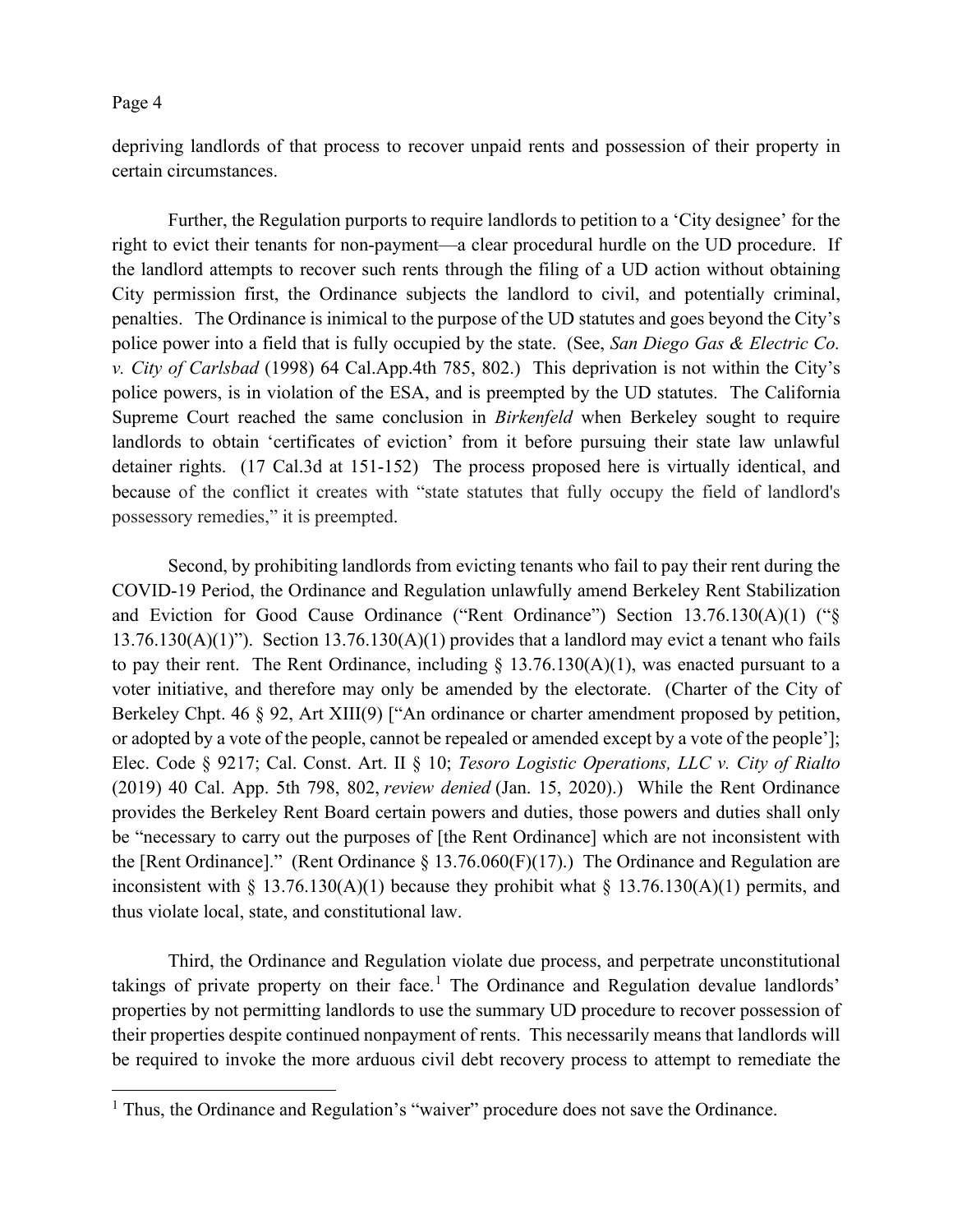nonpayment issue, even though landlords did not cause the problem to which tenants may now be exposed. (*Levin v. City and County of San Francisco* (2014) 71 F.Supp.3d 1072; *Nollan v. California Coastal Com'n* (1987) 483 U.S. 825; *Dolan v. City of Tigard* (1994) 512 U.S. 374.) Further, as enacted and drafted, the Ordinance will unlawfully force property owners to accept occupants on their property without compensation. (See, *Loretto v. Teleprompter Manhattan CATV Corp.* (1982) 458 U.S. 419, 435.)

Since the enactment of the Ordinance and Regulation, landlords have already been informed by numerous residents of an inability to pay April and/or May rent. Attempted recovery of months of rent through a judicial collection process (*many* months, assuming the local State of Emergency continues without termination), while at the same time being forbidden from recovering ones property on the basis of this unpaid rent, will result in extensive hardship and injury to landlords. In hampering the ability to recover past-due rent—either for over one year or permanently—the Ordinance and Regulation devalue rental properties across the City without paying just compensation. The fact that the Ordinance and Regulation were meant to advance a public interest is irrelevant to the City's liability for damages stemming from their impact.

Finally, and perhaps most troubling, is the Ordinance and Regulation's potential to *increase* the number of evictions after the COVID-19 crisis ends. The Ordinance and Regulation have provided tenants the ability to ignore their contractual obligations during the course of the COVID-19 Period and for six months thereafter. By purporting to prohibit evictions for nonpayment of rent, the invalid Ordinance and Regulation will induce countless tenants to stop paying rent during the COVID-19 Period and to not save for repayment, because the Ordinance and Regulation in effect promises tenants that they'll either never need to pay the past-due rent they owe, or only after a year-plus down the road. When the courts ultimately determine that the Ordinance and Regulation are illegal and void, landlords will exercise their UD rights—but in reliance on the Ordinance and Regulation, tenants will not have set funds aside to repay their pastdue rent.

#### **The City's Proposed Amendments to the Ordinance**

Notwithstanding the above-identified legal deficiencies, the City is considering further amendments to the Ordinance in an attempt to align it with the equally infirm Alameda Ordinance.<sup>[2](#page-4-0)</sup> While it is unclear whether the current Ordinance and Regulation permanently ban evictions for certain non-payment cases, or if they ban them for a year after the local State of Emergency is over, the proposed amendments plainly make such eviction prohibition permanent, providing that

<span id="page-4-0"></span><sup>&</sup>lt;sup>2</sup> BRHC has objected to the Alameda Ordinance by way of letter to the Alameda Board of Supervisors, sent on May 11, 2020.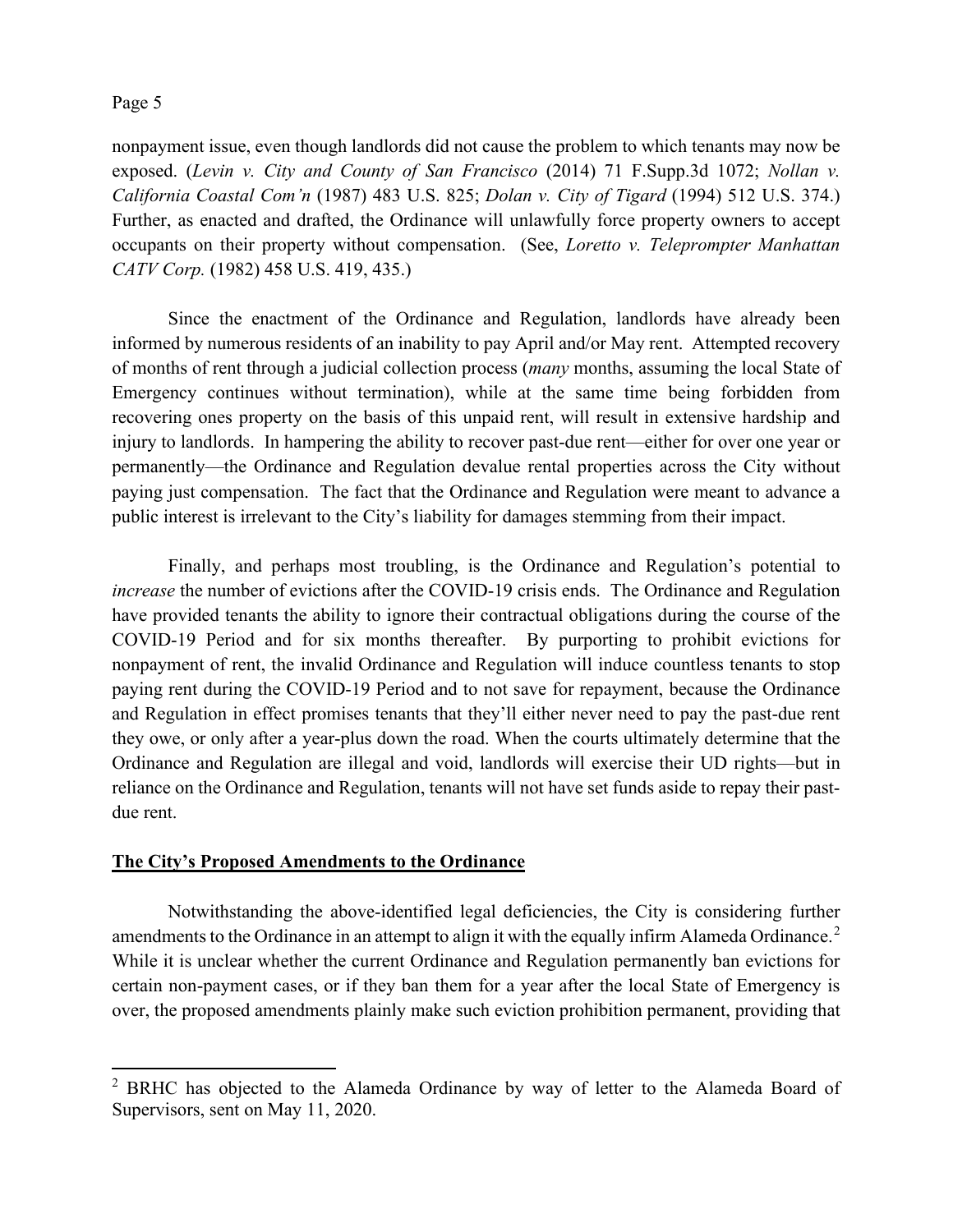such nonpayment may be a "complete defense" to an eviction action. As noted above, such prohibition serves as an unlawful procedural hurdle to the UD statutes.

Moreover, the proposed amendments' extension of time to allow rent repayments for a period of twelve months after the local State of Emergency, rather than the six months as provided for in the (current) Regulation, further impacts landlords ability to collect these rents—especially since it appears that the landlord will have to *wait* the full twelve months *before* bringing collection efforts. In further hampering the ability to recover past-due rent, the proposed amendments would further devalue rental properties across the County without paying just compensation.

The Recommendation of Councilmember Kate Harrison in support of the proposed amendments provides that: "The proposed amended ordinance also allows a sworn statement attesting to the existence of a COVID-19 impact as acceptable documentation." The proposed amendments in the Ordinance appear silent on this issue, but, assuming that this is so, a presumption that a "sworn statement" meets a tenant's obligation under the proposed amendments impermissibly heightens the burden of proof for the landlord in a UD action. The parties to a UD action are required prove their case or defense by a preponderance of evidence. Under the preponderance of evidence standard, "the parties to an action share the risk of an erroneous determination more or less equally" and "*any other standard* expresses a preference for one side's interests.' " (*In re Marriage of Ettefagh* (2007) 150 Cal.App.4th 1578, 1589, emph. add..) By permitting a tenant to prove their defense to a UD simply by "attesting" to facts concerning their lack of employment or Covid-19-related medical condition, this presumption expresses preference for the *tenant* because the landlord will have the near-impossible task of obtaining such records from the tenant or third parties. Any such records would indisputably be subject to the tenant's privacy objections, which the landlord would then be required to show a compelling need to justify production. (See, *Pettus v. Cole* (1996) 49 Cal.App.4th 402, 458-461; Cal. Const. Art. 1, § 1.) Given this extraordinary burden placed on the landlord, the landlord is, in effect, prevented from introducing contradictory evidence and/or effectively cross-examining the tenant, in violation of the due process and confrontation clauses of the U.S. and California constitutions.

The proposed amendments will also create an even greater risk of unlawful detainer proceedings, and of litigation generally, by permitting an affected tenant to produce evidence of their financial situation at the later of 45 days after request from the landlord or 30 days after expiration of the local State of Emergency. By so doing, landlords are left to speculate as to the reasons for the tenant's non-payment of rent, thereby increasing the likelihood of them filing appropriate actions to collect unpaid sums before the tenant is even arguably obligated to demonstrate the reason(s). Given the financial strain many landlords face by virtue of a tenant's non-payment of rent, the commencement of many legal proceedings would be expected were Berkeley to adopt this as the rule. Pursuant to the forgoing, the Ordinance and Regulation are patently illegal laws that expose the City to significant liability and will ultimately bring harm to